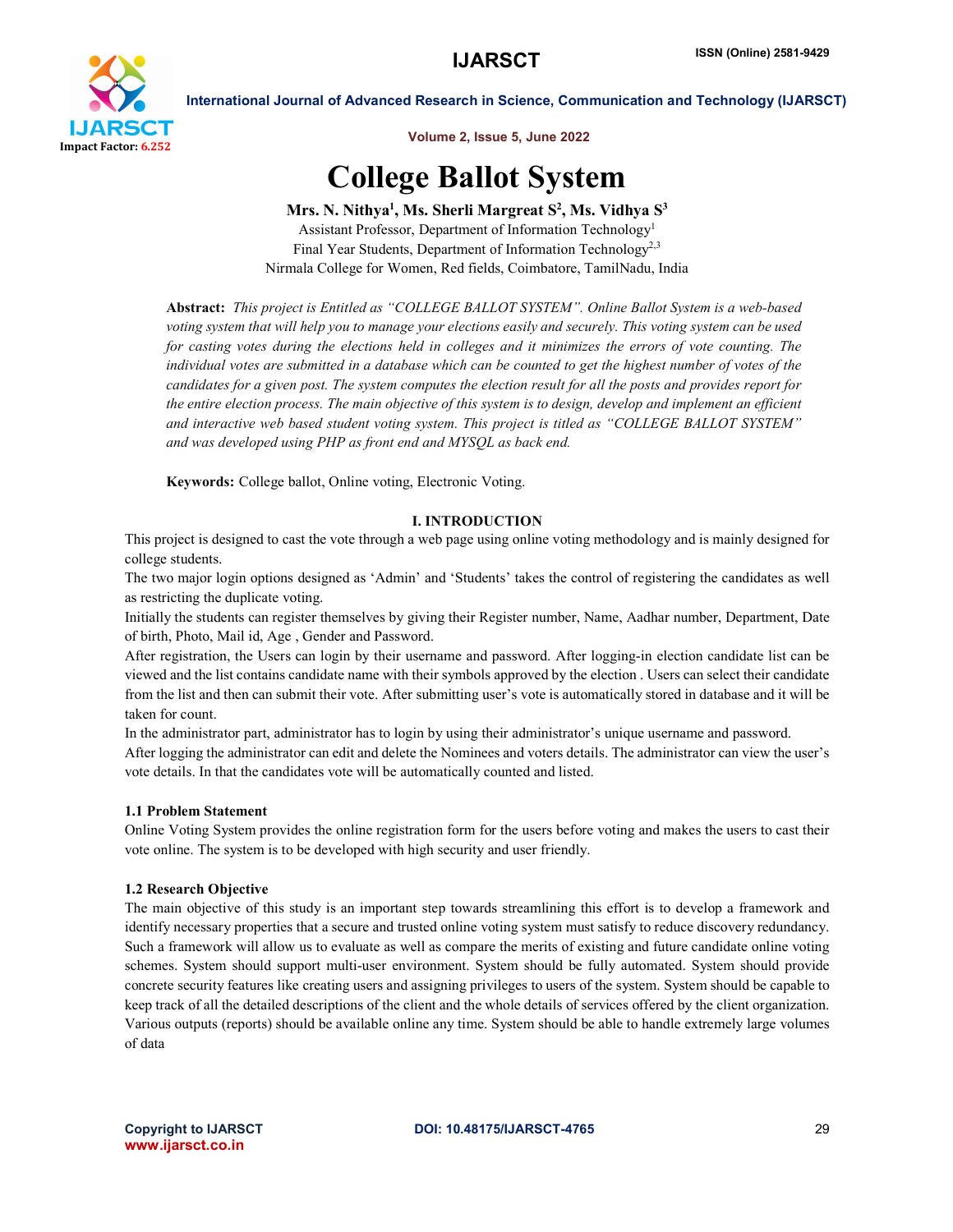

#### Volume 2, Issue 5, June 2022

#### 1.3 Scope of Study

The scope of the project is that it will use the ID and password created by user to register him/her in the voting site, through this all the details of voter are saved in database. Advanced technology: It is an advanced technology used now a day. It increases the internet knowledge of the users which is very necessary for current generation.

#### II. LITERATURE REVIEW

### 2.1 Background

This software is being developed for use by everyone with a simple and self explanatory GUI. This is software that can be used by people to vote in an election. All the user must do is login and click on his favourable candidates to register his vote. The development and testing is done on Ethernet. While online voting system has been an active area of research in recent years, the use of insecure Internet, well documented cases of incorrect implementations reported recently. These challenges are to be resolved so that public should cast their vote in secure and convenient way. Proposed online voting system is a voting system by which any Voter can use his/her voting rights from anywhere in country. Online voting system contains:

- 1. Voter's information in database.
- 2. Voter's Names with ID and password.
- 3. Voter's vote in a database.
- 4. Calculation of total number of votes. Various operational works proposed in the system are: Recording information of the Voter in database. Checking of information filled by voter. Discard the false information. Each information is sent to election commission

### 2.2 Existing System

The existing system is a paper-based voting system which is highly manual. In most of the Universities, voters usually use their identity cards for the verification of the voter, there is no any form of registration of voters prior to the election date. An election date is usually set by the election committee inside the college administration. After that, the voter goes ahead to pick the ballot paper which contains the name of the candidate name, symbol and sometimes, their photos. The voter will drop the ballot paper physically inside the ballot box one by one to cast their vote, then election committee will open the box and count the vote by collecting all the ballot paper nominee wise. Finally, the results will be announced by the election committee.

#### 2.3 Proposed System

In the proposed voting system, everything is systematic oriented. The registration of voters by Reg number, Phone number, Photo, Year, Mail id, Aadhar no, Age, Date of birth etc., by done using computers. Counting of votes, Registration of nominee, voting and counting of votes is done by the online system itself. The password will generatedautomatically during the user registration, which will be major validation for duplicate voting. The system will be a webbased information system that enables the individuals to cast their vote only once. All the information provided during the registration is stored in a database, the counting will be done automatically by the system and result will be announced within an hour.

#### 2.4 Product Functions

It has a server back end that will authenticate the users and maintain the data structures

### 2.5 Overview of Data Requirements

The internal memory requirement will be constant or linearly dependent on the number of users depending on the provision of changing the vote at a later time. The external data about the candidates (with photographs) and the posts or the poll questions and the answers will be given as input only at the server end.

#### 2.6 Constraints

Login and password is used for unique ID for users.

www.ijarsct.co.in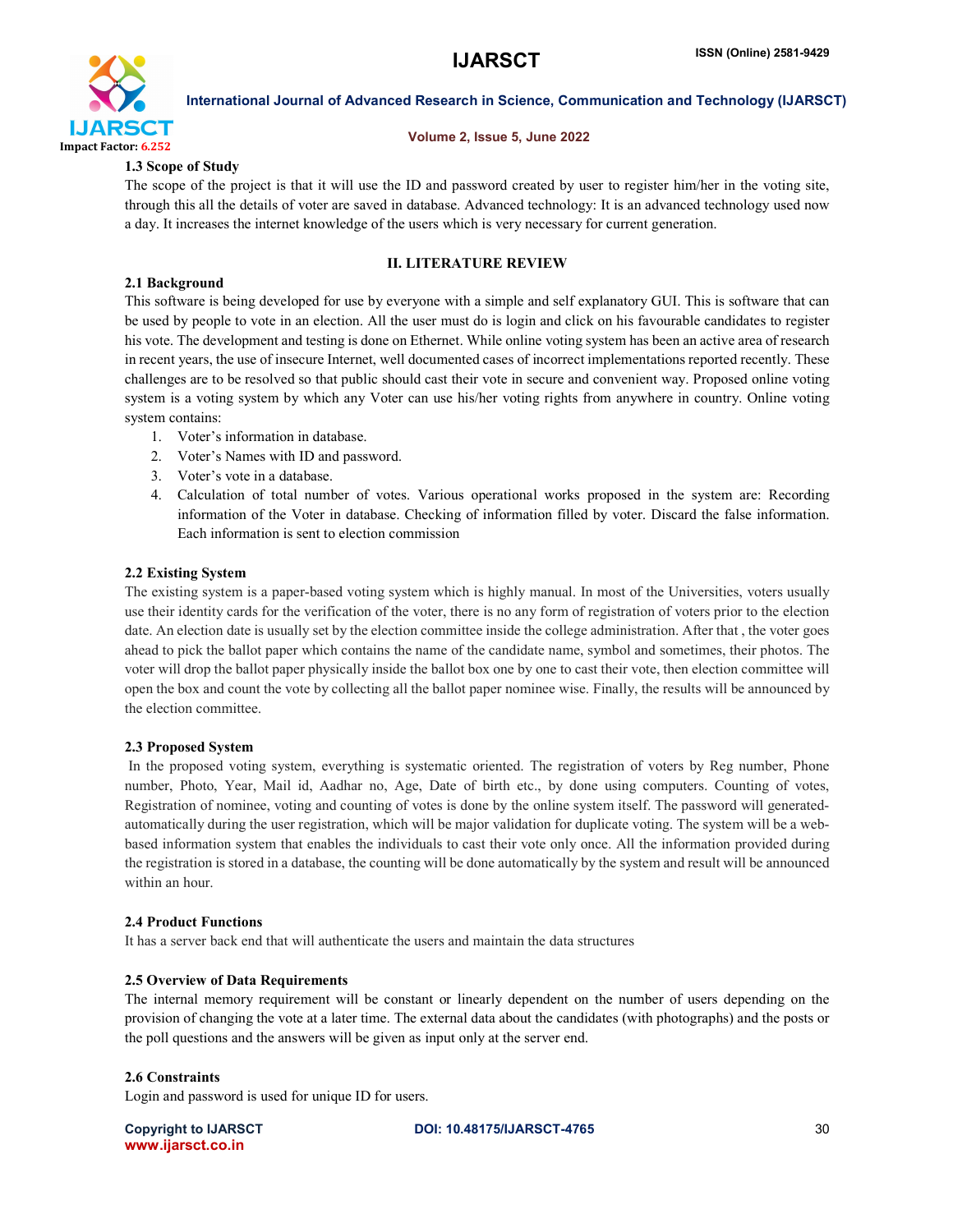

#### Volume 2, Issue 5, June 2022

#### III. SALIENT FEATURE

Online voting is software system through which a voter can give votes through registering themselves on the voting website. all the information in sites which has been entered are stored in database for each page in the website have its own database table. It deals with design, build and test a online voting system that facilitates user (the person who is eligible for voting), candidate (Candidate are the users who are going to stand in elections for their respective party), Election Commission Officer (Election Commission Officer who will verify whether registered user and candidates are authentic or not) to participate in online voting. This online voting system is highly secured, and it's design is very simple, ease of use and also reliable.

#### 3.1 Home

It is the welcome page of the website, having all the feature options of the website



#### 3.2 Registration

This is the register page, where the voter, candidate and can register themselves. They all have to enter basic information best of their known.



#### 3.3 Login

User Login: After registering into the website, this information is saved to the database and sent to the election commission. The user can Login to the website with his unique USERNAME and PASSWORD through registration.

www.ijarsct.co.in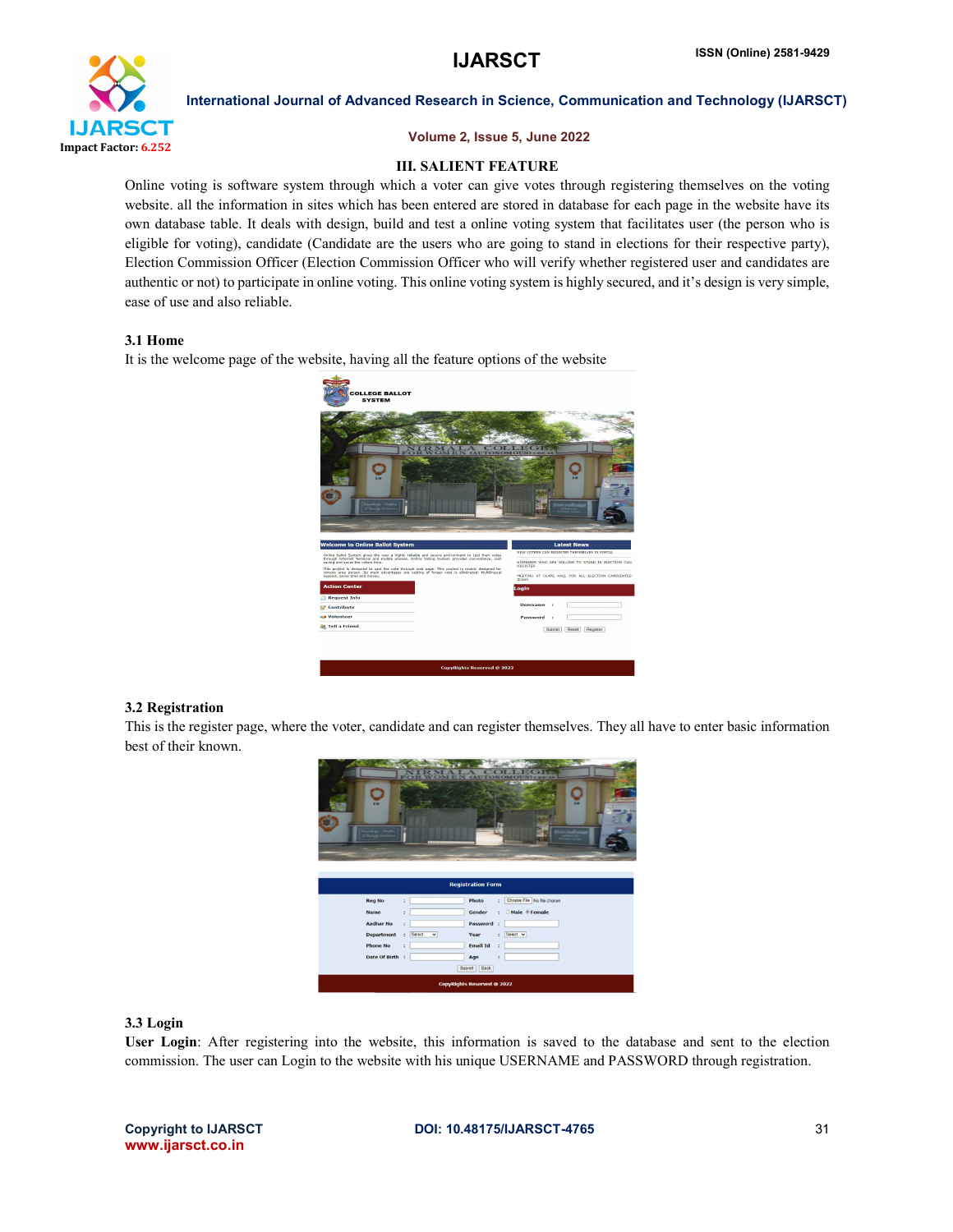



Admin Login: Admin is a predefined unique user name and password. This module maintains the login details of admin. They are the authorized persons to access this voting process and only they can add the different nominees through this web application.



Voting Page: In this module a user can view the participant details using the can put a vote using their image with a separate login id. Users are easy to view the nominees and select their favorite candidate in this application. Users can put a vote at once duplicate votes cannot be casted.



#### Winner Details:

In this module, the user can view the winning candidate details which will be published by the administrator. The user can also view the list of all candidates along with their vote details.